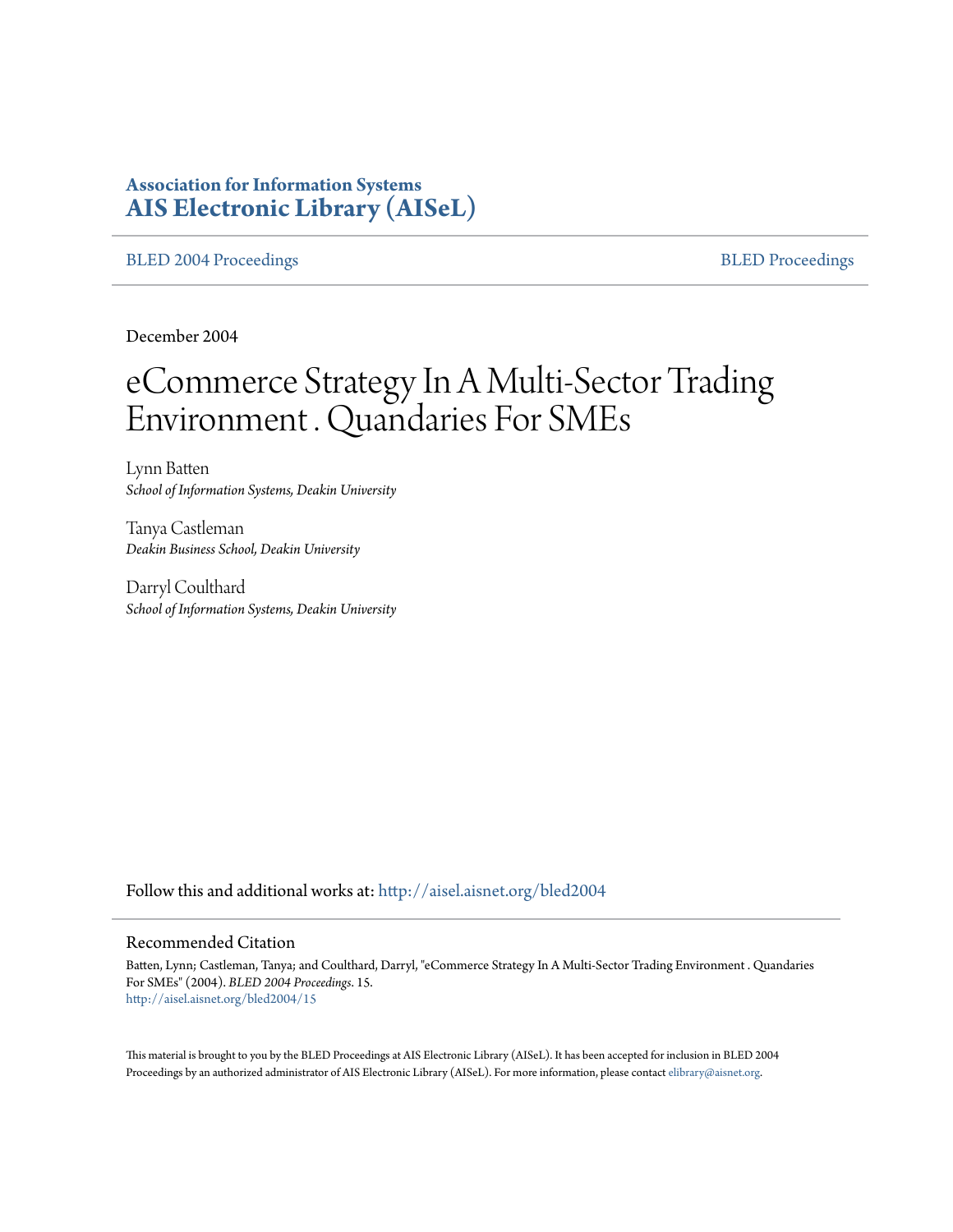# **17th Bled eCommerce Conference**

#### **eGlobal**

Bled, Slovenia, June 21 - 23, 2004

# **eCommerce Strategy In A Multi-Sector Trading Environment – Quandaries For SMEs**

#### **Darryl Coulthard**

School of Information Systems, Deakin University, Australia dwcoulth@deakin.edu.au

#### **Tanya Castleman**

Deakin Business School, Deakin University, Australia tanyac@deakin.edu.au

#### **Lynn Batten**

School of Information Technology, Deakin University, Australia lmbatten@deakin.edu.au

### **Abstract**

*For nearly a decade the potential benefits of Business-to-Business electronic commerce for business efficiency and competitiveness have been vigorously promoted by business, industry groups and governments. The belief underpinning policy is that from a small initial step, eCommerce will become a central part of their business strategies. This paper considers the use of B-2-B electronic transactions by SME suppliers who trade with buyer companies across diverse industry sectors in Australia. We investigate the links between their business strategies and their views of electronic trading. A survey of 240 crosssector suppliers nationwide found little evidence that electronic trading was integrated*  with their overall business strategy. We suggest an approach to the understanding of *cross-sector electronic trading strategies that emphasises the complex, inter-connected but fragmented trading milieu rather than describing the balance between drivers and barriers that operate for the individual firm.* 

## **1 Introduction**

The benefits and success of conducting business transactions electronically have been widely described and documented. The popular business literature abounds with examples, and governments have actively promoted the replacement of paper-based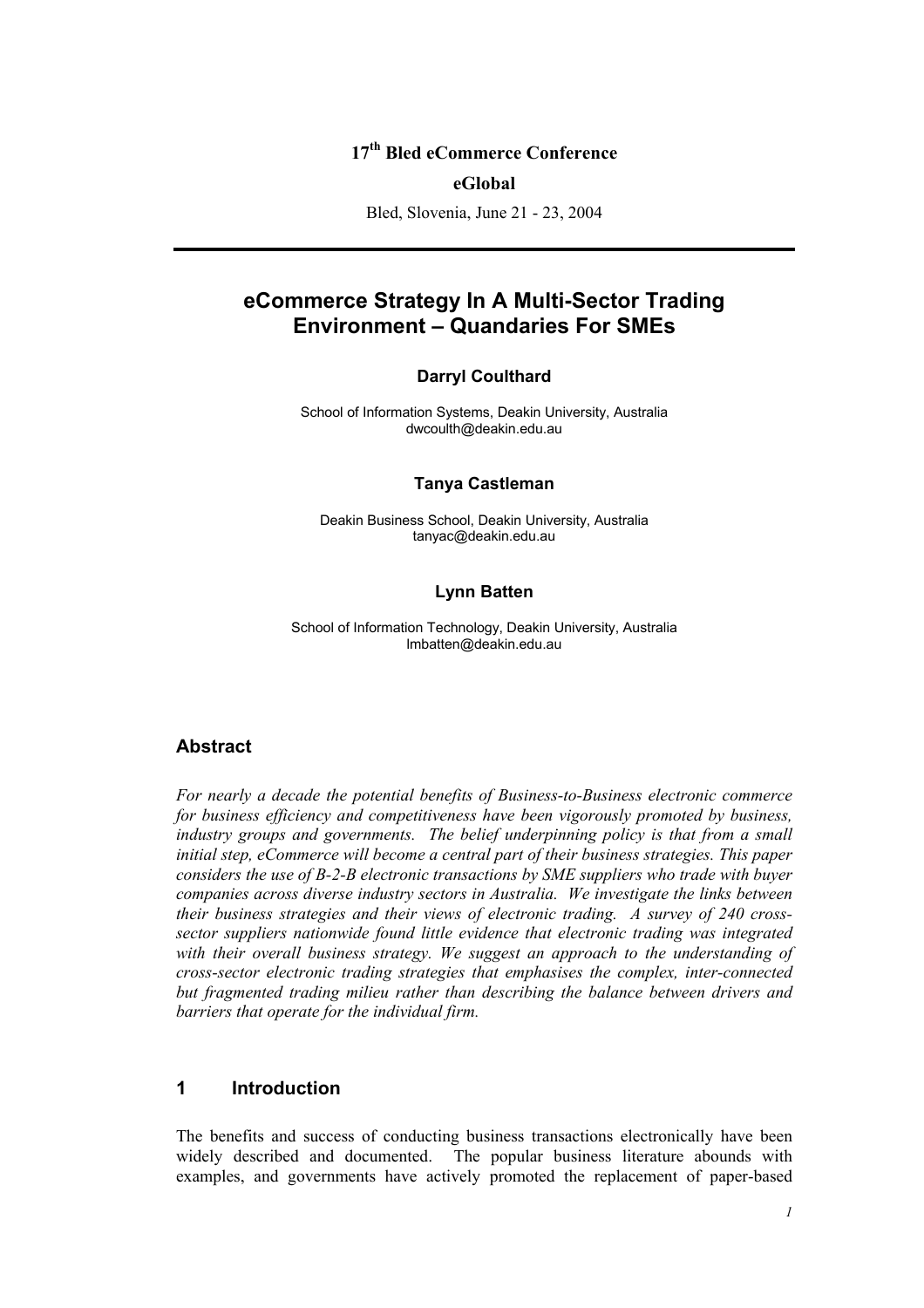systems as costly, inaccurate, slow and with limited scope for supporting planning. Large enterprises have moved a long way down this track. Among this group are many companies which use well-established applications and exploit new technologies and combinations of technologies. The expectation has been that these enterprises (which include large multi-national companies and government bodies) would provide leadership through a combination of good example and influence on their suppliers. Governments have taken up the campaign, both as organisations developing policies and supporting business services and as major buying organisations (e.g., NOIE, 2000; Levy and Powell, 2003). There can be few people in business who are not aware of the arguments (at least in broad brush terms) for doing business on-line, even if they are not confident of the detail of how such processes work.

But even after all of this discussion, advocacy and offers of assistance, small businesses have not met expectations of B-2-B adoption. This view is repeatedly offered as a truism in the research literature and is confirmed by business and government professionals. While the ownership of computer equipment and use of internet connections have continued to grow, the *effective* use of online transactions to support business goals is still not common. This has been reported in many countries and regions (Levy and Powell, 2003; Wagner, Fillis and Johansson, 2003; Yellow Pages, 2003; European Commission, 2002; Keeling, 2000).

A common indicator of SME eCommerce adoption has been computer ownership and internet connectivity, a rather crude proxy which tells nothing about strategic business uses of eCommerce. Preoccupation with the high levels of internet connectivity has obscured the longer-term issue of low-level SME usage which has 'limited the benefits being derived by these firms' (Griffin, 2004:142). It is true that eCommerce requires computers and connection to the internet or some other proprietary electronic interchange system. However, there appears to be an assumption that once SMEs adopt eCommerce at this low level they will then, almost inevitably begin moving along a stages of growth model, moving from low level web presence to fully fledged eBusiness in which eCommerce is a highly integrated and strategic part of doing business (Wilcocks, et al, 2000; Lawson, Alcock and Cooper, 2001). However, Levy and Powell (2003) demonstrate that the empirical evidence for the stages of growth model is very weak. There is no path of inevitable development.

There has been a great deal of attention to the benefits of eCommerce for SMEs. Researchers have attempted to identify the reasons for eCommerce adoption (eg. Mehrtens, 2001; Poon 2000). However, few have explored how these technologies are actually used to achieve the business goals of the firm (Wagner et al, 2003). It may be argued that eCommerce adoption will remain at low levels and low utility where SMEs fail to see the strategic benefit of eCommerce to their business goals.

For many SMEs, the issues surrounding electronic trading are complex. This is particularly the case with firms which do business in several industry sectors, a group which has not been well researched. Much of the discussion of supplier eCommerce has been based on supply chain models. Examination of businesses which trade across, rather than within, industry sectors may well shed light on the conundrum of sluggish uptake of eCommerce.

Businesses trading across sectors comprise a significant number of SMEs (Nambisan, 2000) and electronic trading has grown well beyond supply chain boundaries (Chan and Swatman, 2000; Poon and Swatman, 1997). Yet understanding of the suppliers' concerns and the trading interrelationships remains rudimentary as does the ways in which eTrading strategies may be linked to overall business strategies.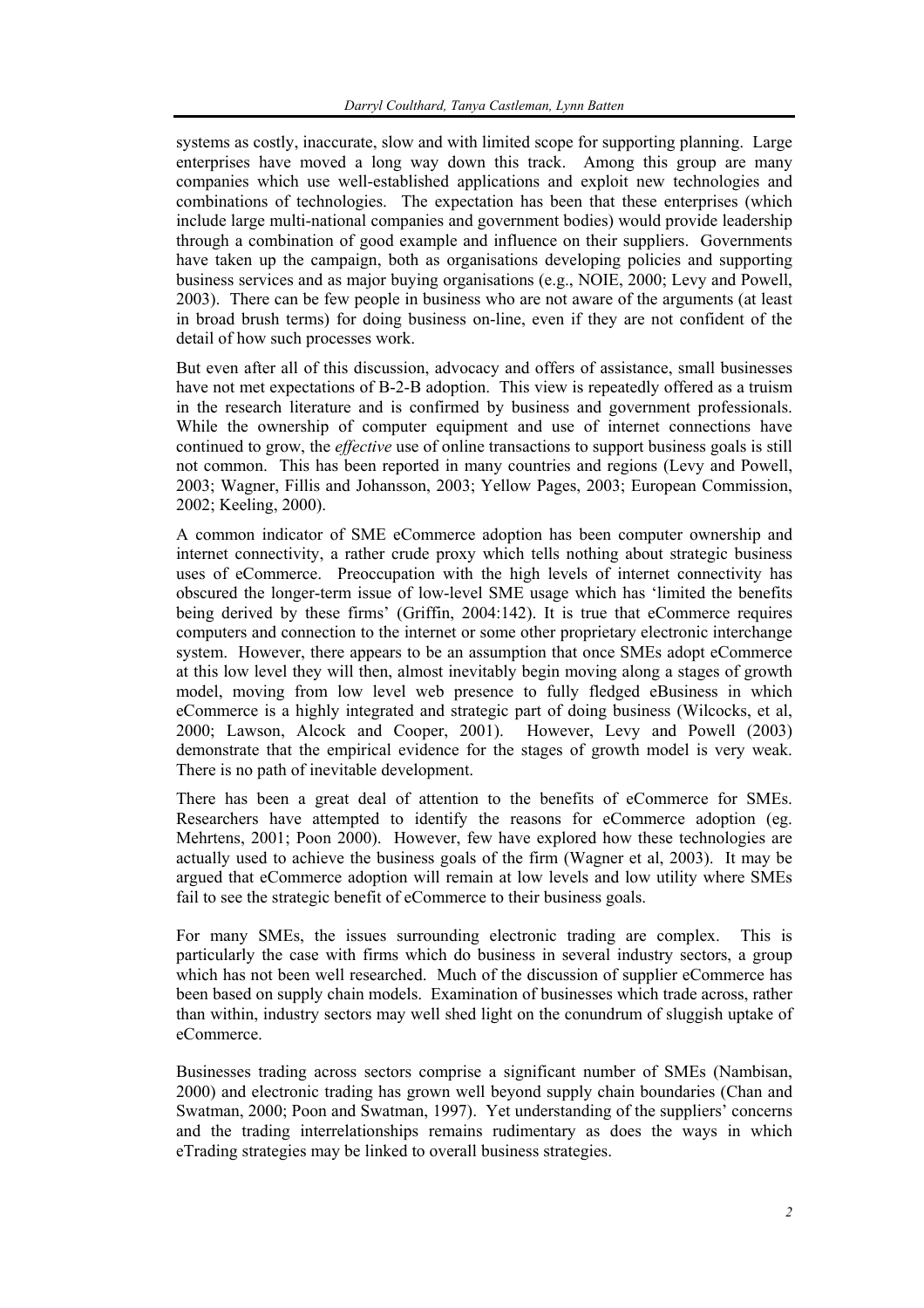Research on electronic transactions between trading partners in industry-specific supply chains has extensively documented the benefits (for example, Singh and Thomson, 2002; Lejmi, 2002; Tomak and Xia, 2002; Stefansson, 2002). However, the technical platforms on which these applications run have tended to be industry-developed and thus industryspecific (Nicolini et al 2001; Raupp and Schober, 2000; Steinfield et al, 1995; Zaremba, et al, 2003). They are often developed by large buyer companies which have considerable power in the trading relationship in contrast to suppliers which are often small businesses (Daniels and Grimshaw, 2002; Min and Galle, 2001). A supplier could not, in all likelihood, use an application prescribed by one trading partner for trading with another customer in a different industry. Thus, a supplier company must decide whether to adopt some or all of the e-trading applications required by customers and potential customers. This involves decisions about investment in technology and training to use those technologies effectively. This is a key issue for business strategy but one which has received little attention (Wagner et al, 2003).

Daniel and Grimshaw (2002: 136) provided an excellent overview of many previous eCommerce studies that have attempted to identify the uses that SMEs and large business have made for eCommerce. Motivations include competing more effectively, finding new customers, enhancing customer relationships and improving internal processes. In a similar vein, Mehrtens, Cragg and Mills (2001) developed an SME Internet adoption model based on an earlier study of EDI adoptions by SMEs (Iacovou, Benbasat and Dexter (1995). They found in their case analysis three central factors that influenced Internet or eCommerce adoption: (i) perceived benefits of adoption which centred on efficiency of transactions, information gathering and image development of the firm (ii) organisational readiness, centring upon IT knowledge within the firm and adequate systems to access the internet and (iii) external pressure such as pressure from customers and suppliers.

Across these studies there has been little focus on the relationship between the business goals of the firm. With the exception of finding new customers and competing with other firms, there is little evidence that SMEs' adoption of electronic commerce is related to the overall business strategy. Mehrtens et al (2001) identified the benefits of eCommerce largely in terms of operational efficiency and, to a minor extent, profile building. Pressure from customers, especially powerful ones (Webster, 1994) may also influence the supplier, suggesting compliance and reaction to the buyer rather than a strategic move.

The conventional approach to SMEs' adoption of electronic trading has been to conceptualise the issue as an interplay between 'drivers' and 'barriers' within the individual enterprise (see for example European Commission, 2002; Ratnasingam, 2004; Ihlström and Nilsson, 2001). While this approach has been useful for identifying issues that influence business strategy and SMEs' decisions, it does not encourage attention to the network of transaction links among companies, the business context in which they operate or the relationships among them. The chief limitation of the drivers-and-barriers approach is that research in this vein remains fundamentally descriptive rather than analytic and theory-building. This is particularly the case when the drivers and barriers approach is coupled with the stages of growth model. Implicit in both is the assumption that once drivers are identified and barriers are removed, the company will almost inevitably move along the path to eCommerce. This focuses on the individual enterprise in isolation and on factors such as awareness, commitment, knowledge, resources, and the like (Daniels and Grimshaw 2002, Poon and Swatman, 1997; Wang, Teo, Wei, 2003) but little attention is paid to factors such as the broader network of supplier-buyer relationships, the multitude of technical standards, the influence of application vendors, government initiatives, the influence of integrated supply chains within and across sectors, and the social and organisational relationships which influence business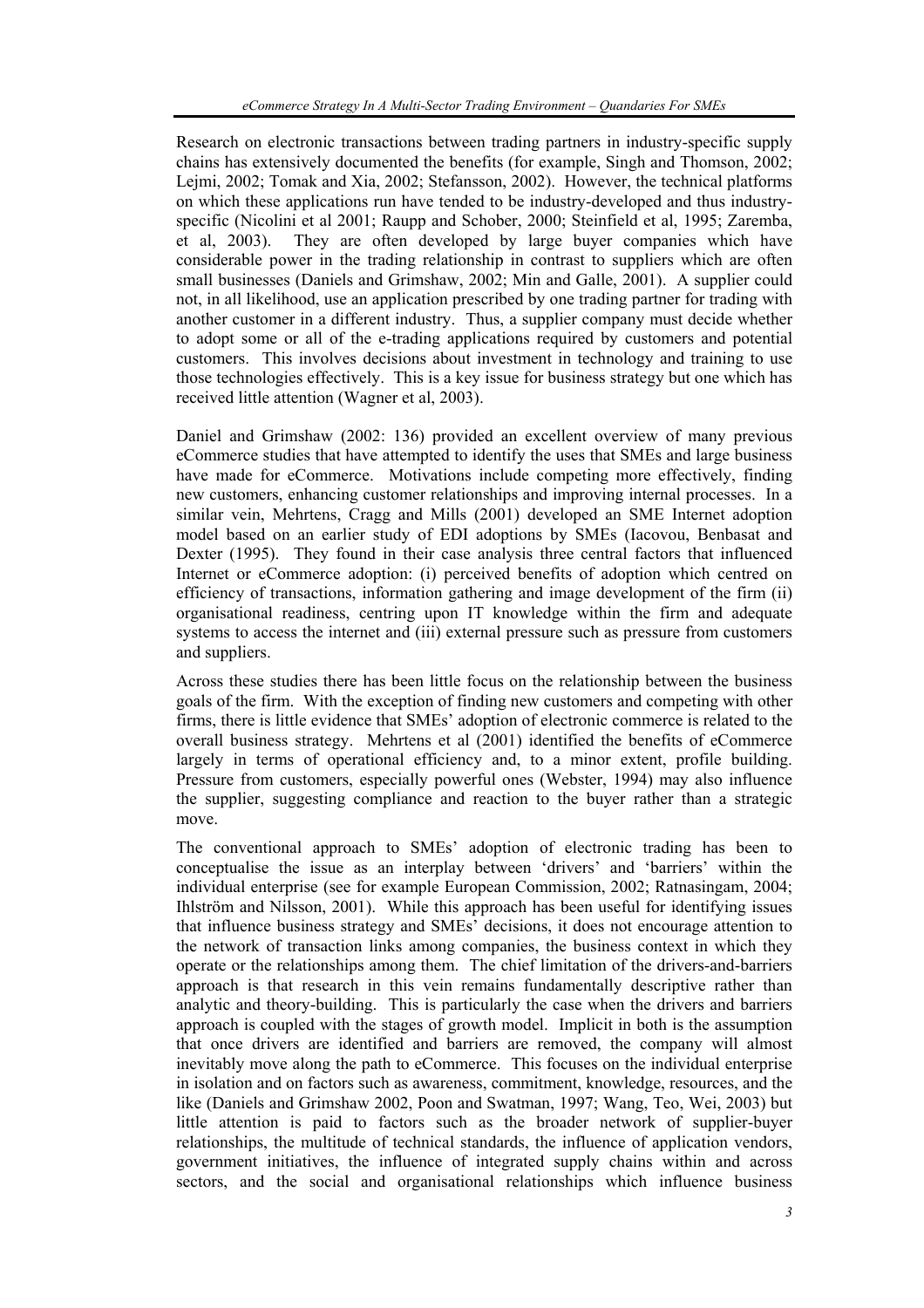activities. The neglect of this wider range of factors affecting suppliers' business decision-making is particularly problematic in the study of diverse trading networks where factors lying outside the individual firms are critical. There is clearly a need for a more inclusive perspective when considering how SMEs develop business strategy, including their approaches to electronic commerce techniques (Castleman, 2004; Min and Galle, 2001).

Porter (2001) has argued that internet commerce needs to consider strategic positioning as well as operational efficiency. He argued that the importance of strategic positioning for the firm and its relations to eCommerce has not been fully considered. Porter argues that focussing solely on operational efficiency does not often generate a strategic advantage for the firm. If a company focuses on operational efficiency, it is ultimately competing on price – getting a similar product to the market place at a lower price. This is not the market positioning that enables small businesses to compete effectively against larger businesses. It is also likely that the productivity gains of eCommerce are larger for big business than they are for small business.

We have started to address these issues in our research on SMEs supplying business customers in several industry sectors. In this paper we report the findings of a survey of 240 Australian SMEs engaged in B-2-B relationships across a number of industry sectors. The research investigated how the owners of these companies view eCommerce and how they use electronic transactions. We looked for relationships between these variables and the business goals of the firm. We looked for factors which would distinguish SMEs which traded electronically with their business customers from those which did not. We compared those SMEs which are investing significantly in electronic transactions with those who are not. If strategy is a major driver of electronic trading, it should be highly related to eTrading use. It may be expected that those who have established systems and undertake extensive electronic trading do so for strategic reasons. We sought to identify the factors which led an SME to take a strategic approach to electronic trading and to understand the reasons they did so.

In doing so we attempted to explore four major areas:

- In what ways is improvement or investment in eTrading viewed as a means to the strategic ends of the business?
- In what ways do the business strategies and characteristics of the firms who identify as eTraders differ from those who do not?
- In what ways do the business strategies and characteristics of the firms who decide to invest in eTrading differ from those who have decided not to invest?
- In what ways do the business strategies and characteristics of the firms who believe that eTrading is a competitive advantage differ from those who do not?

## **2 Method**

The survey undertaken was part of the SWEEP project, a collaborative, practical research program to help overcome the obstacles to effective e-trading. It involves the provision of information to suppliers (mainly SMEs) via a website to help them transact with their corporate customers on a scale sufficient to generate real benefits both to the suppliers themselves and the organisations they supply.

The sample for the survey was drawn from a list of suppliers of several large corporations and government departments. Nine large organisations representing 6 different industry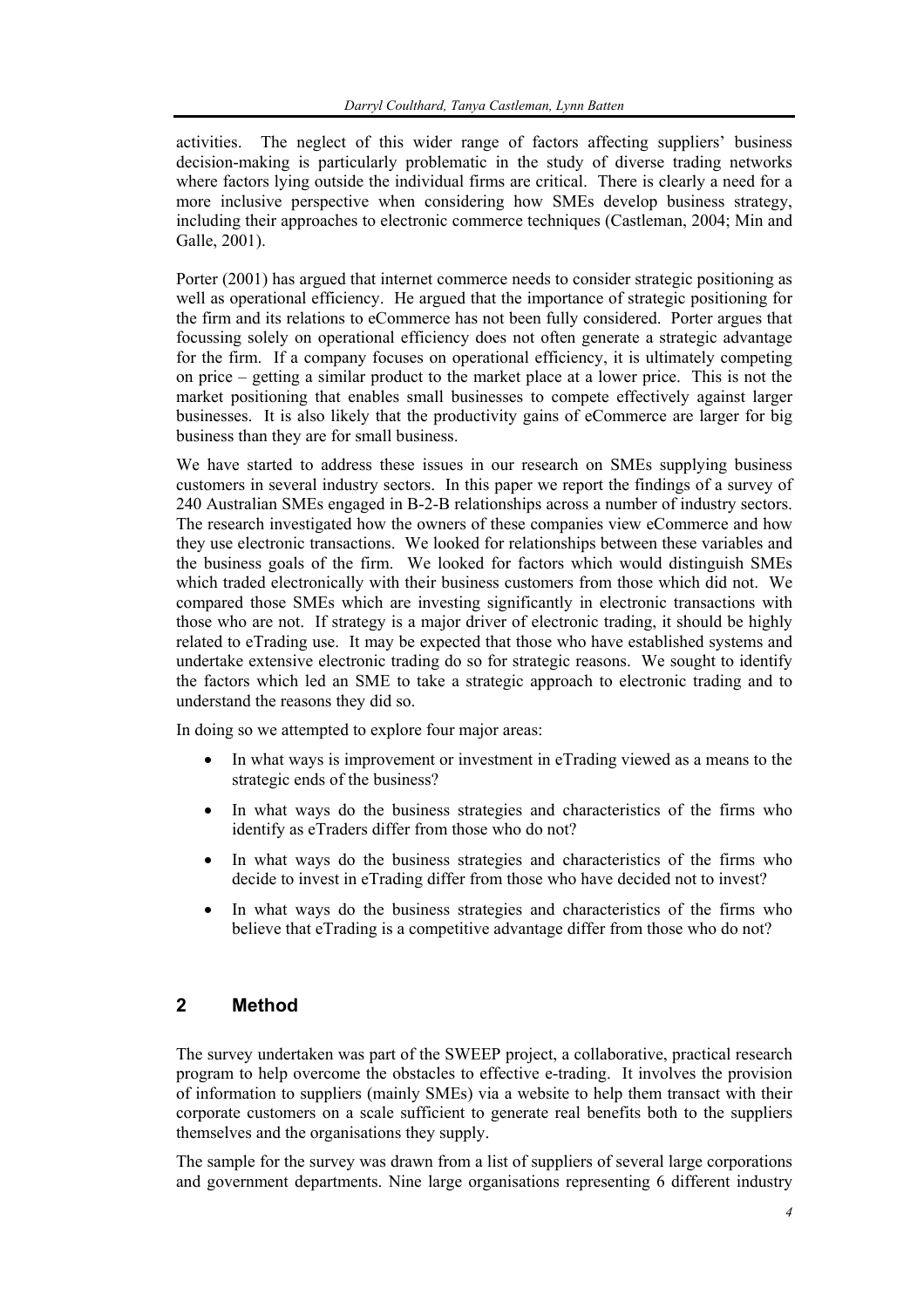sectors provided the researchers with a list of their suppliers. An initial telephone survey was carried out in April-May of 2003 to determine the characteristics of supplier businesses using e-commerce, their perceived benefits of conducting transactions using a common platform (Batten et al, 2004). A response rate of 48.8% yielded 2,495 responses. The industry sectors in which the participating businesses traded included retail, government, healthcare, mining and communication services, but many suppliers also had buyers in a variety of other industries. Thus, the participants were trading in a network setting rather than simply being part of specified supply chains.

Two hundred forty (240) of these businesses participated in a second web-based survey seeking further information about their business goals, business strategies and B-2-B eCommerce behaviour to develop a broader picture of how they positioned their businesses. The businesses were all SMEs and dealt on average across seven different industry sectors. The businesses were based in both metropolitan and rural Australia.

The survey highlighted business transactions (purchasing and payment) rather than the more sophisticated eCommerce applications since these lower level transactions are universally relevant to all businesses. Companies were asked about methods of conducting business (mail, phone, fax, e-mail, EDI, Web services), whether they made bill payments electronically and the extent of their electronic trading with suppliers, buyers, government and banks. They were asked about factors that might afford them a competitive advantage, and a series of questions were designed to provide us with a deep understanding of their business goals. Finally, we asked about problems resulting from trading across multiple industry sectors or dealing with multiple electronic business formats.

All data were analysed using SPSS 11.5. Chi-Square tests of significance and hiloglinear analysis were carried out on categorical data. One way ANOVA with LSD post hoc tests, discriminate and factor analyses and correlations were undertaken on parametric data.

# **3 Results**

## *3.1 Business Strategies Of The Firms*

To identify business strategies of the firms, the firms were asked whether they had major goals of (i) increasing business with existing customers, (ii) increasing the customer base and (iii) reducing business costs. They were then given a list of strategies that they might employ to meet those goals. A total of 20 items were listed. Improving or implementing eTrading was listed as a potential strategy for each of the three goals.

We then undertook an exploratory factor analysis on the 20 items to uncover the latent structure or associations between the items. Five factors in a non-orthogonal factor solution were extracted (Extraction method: principal component analysis, rotation method: oblimin with Kaiser normalization). The five factors were:

- (a) The improvement of customer relations. Items or strategies that loaded most heavily on this factor included: developing closer personal links with customers, improving services or products, improving customer relationship management.
- (b) The improvement of business processes. Items or strategies that loaded most heavily on this factor included: improving electronic accounting systems and re-designing business processes.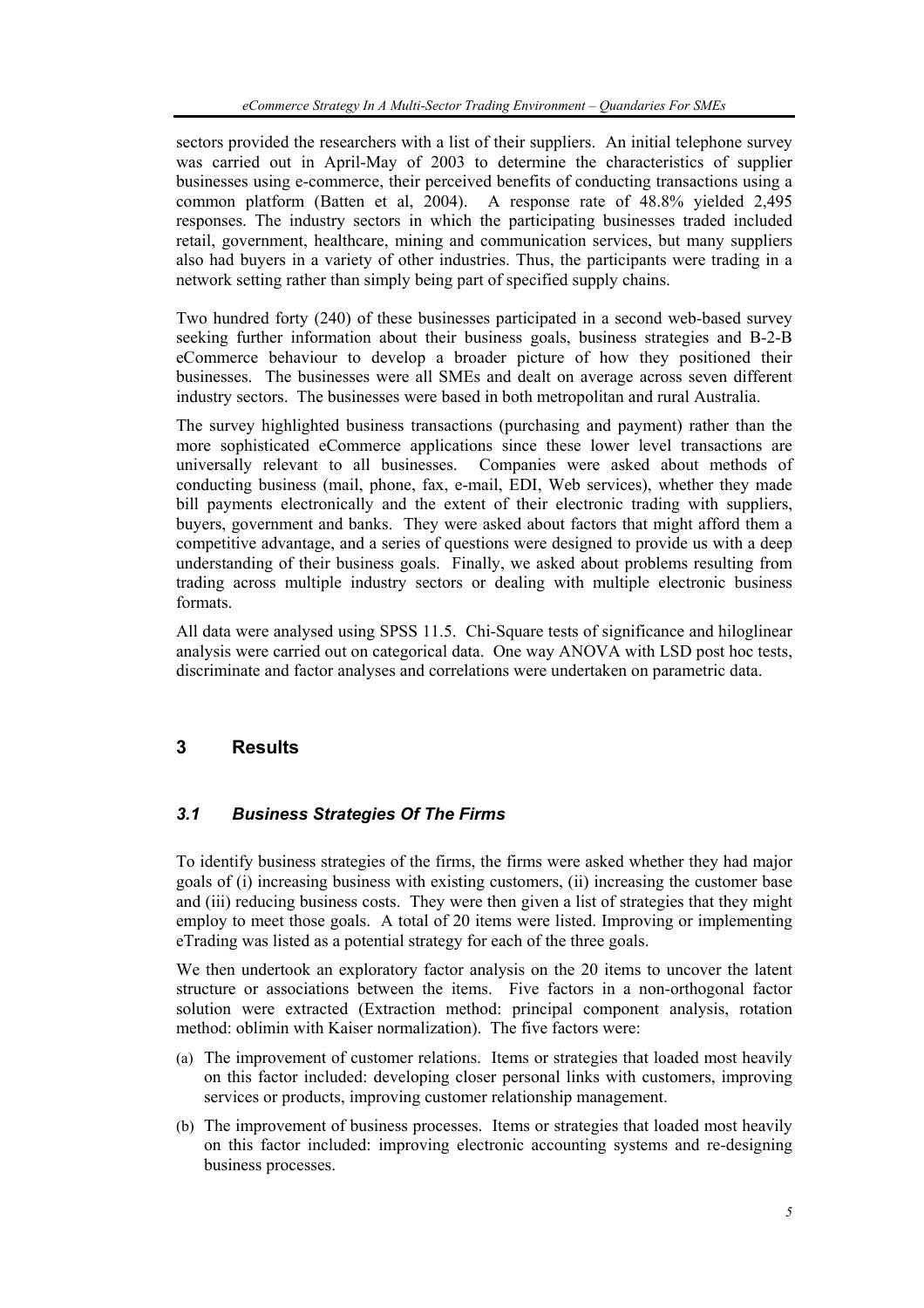- (c) Seeking new customers: Items or strategies that involved identifying new customers loaded most heavily on this factor.
- (d) Implementing or improving eTrading. eTrading was included as one strategy for each of the three business goals and they formed one factor.
- (e) Changing pricing structure and specialising. This factor, the last one to be extracted from the factor analysis, had two items loading heavily onto it: changing the pricing structure and specialising business activities and product lines. This factor is nevertheless closest to Porter's notion of strategic positioning. These firms appear to be changing what they offer and their prices to position themselves in the market.

The factors were weakly correlated with each other, with correlations ranging between 0.340 (between (a) customer relations and (b) business process improvement) and -0.277 (between (a) customer relations and (c) seeking new customers. These weak correlations may be interpreted as suggesting that each of these factors can be seen to be a distinct business strategy and that a firm pursuing one strategy does not necessarily mean that they must also pursue another. Implementing or improving eTrading was a distinct factor and hence a distinct strategy. This suggests that seeking an eTrading solution is just one possible approach among many to achieve business goals. However, it is not the most popular solution with only eighteen firms (7.5%) believing that eTrading could assist in achieving the business goals of increasing existing and new business and to assist in reducing costs.

#### *3.2 Identification As An Etrader*

Most firms in the sample had some forms of electronic transactions and engaged in some forms of electronic communication as part of the businesses. However, not all identified as eTraders. Those who do, may be more inclined to see eTrading as being more tightly associated with their overall business goals and strategies.

It was found that 81% of the sample saw their company as an eTrader. When those who identified as eTraders were compared with those who did not identify, no significant difference between the two groups could be found. There was little to distinguish eTraders and non-eTraders in terms of business strategy or on characteristics of the firm such as regional location, measures of size of the firm, business goals, the number of industry sectors they deal. Those who identified as eTraders were however more likely to have been in business longer ( $\chi^2$ =5.01, df=1, p<0.05), to have had a positive experience of eTrading ( $\chi$ 2=17.143, df=2, p<0.001), to be less likely to be trading overseas ( $\chi$ 2=4.61,  $df=1$ ,  $p<0.05$ ) and less likely to have a significant investment, more likely to have a moderate level of investment ( $\gamma$ 2=11.200, df=2, p<0.005).

These findings are consistent with those found for the level of eTrading. Level of eTrading was measured by firms identifying the types and degree of trading undertaken electronically. Even if a company identifies as an eTrader, it does not necessarily mean that these transaction techniques will be used to achieve business goals. When each of the business strategies identified through the factor analysis were correlated against the level of current electronic trading, level of use was found to be significantly but only weakly associated with plans to improve business processes  $(r=0.166)$ . It was not significantly related to any other factor. It would appear that familiarity with eTrading use does not necessarily lead to seeing eTrading as a major means of achieving business goals.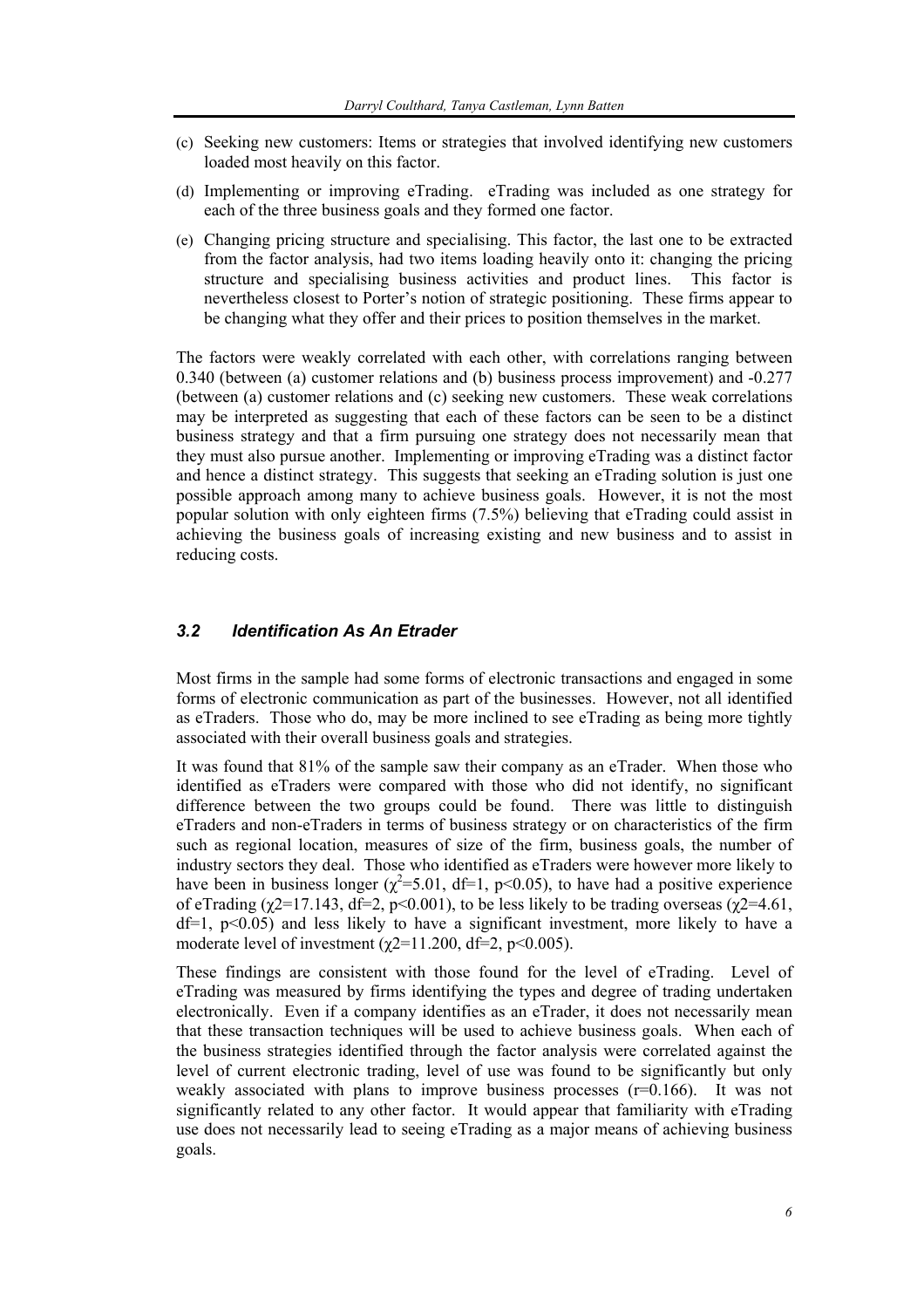Of interest, however is that eTraders have been in business longer and are less likely to be trading overseas. A three way analysis suggests that more recently established firms are less likely to be eTrading but are more likely to have been trading overseas. This fact and the fact that older firms are more like to trade electronically, suggests that eTrading and its strategic benefits are considered only after more pressing business goals are met, such as the establishment of the business.

# *3.3 Investment In eTrading*

eTrading was not seen as a major strategy to meet business goals by those who used eTrading or identified as eTraders. But what of those who were planning to invest significantly in eTrading in the next twelve months? Twenty five firms (10.4%) were planning to invest significantly in eCommerce over the next twelve months. These firms were compared with those 89 firms (41.6%) which were not investing and had not decided that such investment was not applicable. No significant differences were found in the demographic characteristics of the firms. It is not possible to distinguish such firms according to size, location, years in business or number of sectors they deal with.

Initial analysis suggested a moderate significant correlation between various strategies and the decision to invest. A discriminant analysis was undertaken to identify those factors and variables which were most important in distinguishing between those who planned eTrading investment and those not investing. The analysis selects in turn those variables that best discriminate between firms that invest and those that do not. The analysis ceases when additional variables do not provide a significant additional contribution to the discrimination. This, in effect means that variables not included in the discriminant function are not significantly related to electronic investment decisions.

The results of this statistical analysis are shown in Table 1. It would seem that the small number of firms who are investing significantly in eTrading are seeing that investment in strategic terms. That those firms who choose to invest in eTrading also are undertaking strategic positioning suggests greater strategic thinking on the part of those firms. Categorical variables were not included in the discriminant analysis.

| Variable                                                                                     | Tolerance | F to Remove | Wilks' Lambda |
|----------------------------------------------------------------------------------------------|-----------|-------------|---------------|
| achieve<br>eTrading as a means to<br>business goals                                          | .978      | 23.201      | .754          |
| Level of eTrading issues facing the<br>company                                               | 999       | 12.100      | .686          |
| οf<br>strategic<br>strategy<br>positioning/changing<br>pricing<br>structure and specialising | .977      | 4.684       | .641          |
| Improving customer relations                                                                 | .983      | 4.134       | .637          |

*Table 1: Discriminate Function Statistics For Investment In eTrading* 

Table 2 summarises the statistical differences found for categorical variables between those who have decided to invest in electronic trading and those that do not. The findings also suggest that companies investing in eTrading for strategic reasons.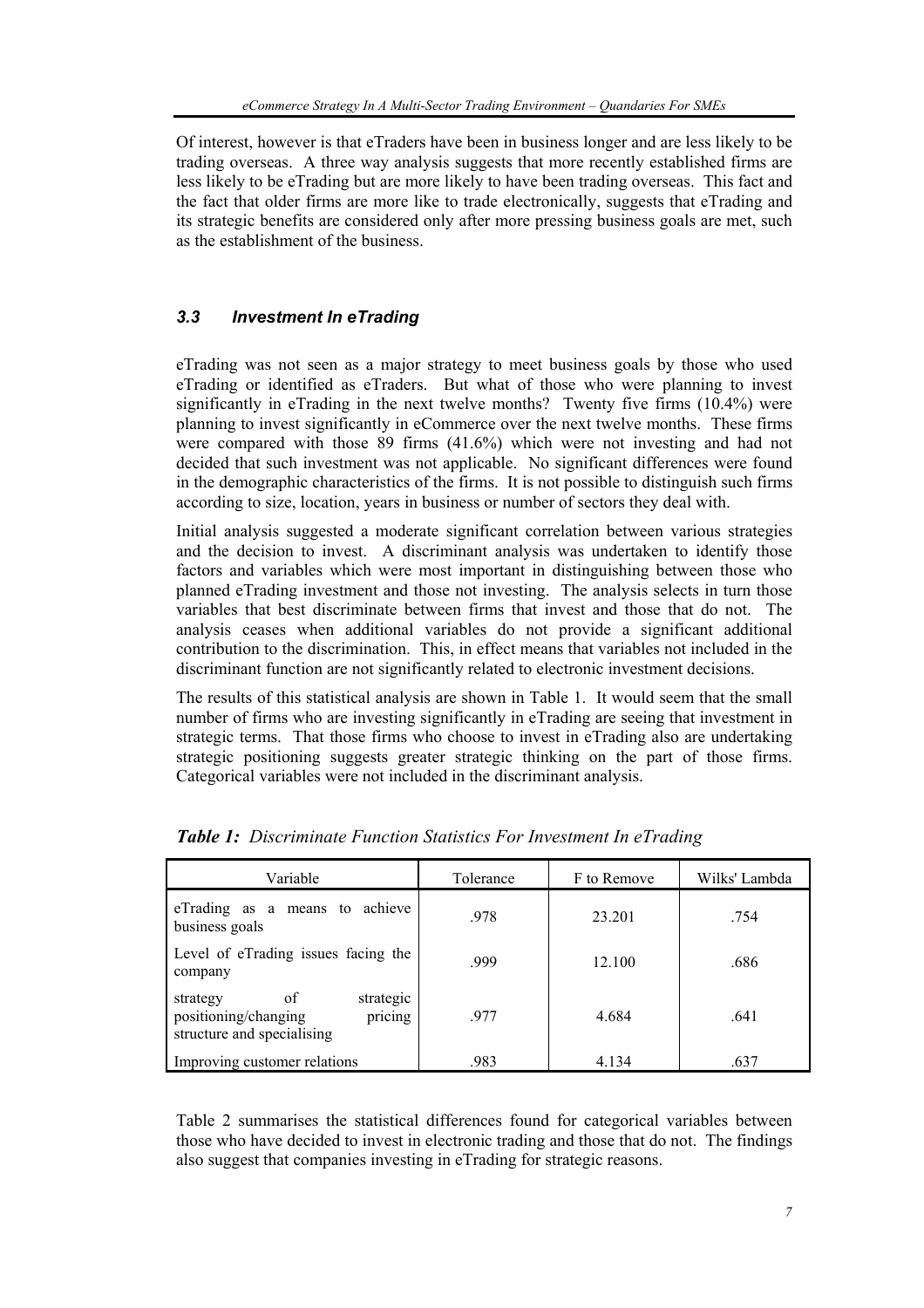| Companies investing in electronic trading are:                                           |                         |         |  |  |
|------------------------------------------------------------------------------------------|-------------------------|---------|--|--|
| More likely to believe the company has a competitive advantage<br>in eTrading capability | $\chi$ 2=8.566, df=1    | p<0.005 |  |  |
| More likely to have business goal to increase value to existing<br>customers             | $\chi^2$ =16.65, df=2   | p<0.001 |  |  |
| More likely to have business goal to increase customer base                              | $\chi^2$ =6.67, df=2    | p<0.05  |  |  |
| More likely to have business goal to reduce costs                                        | $\chi^2$ =8.31, df=2    | p<0.05  |  |  |
| More likely to have plans for increased turnover                                         | $\chi^2$ =11.44, df=1   | p<0.001 |  |  |
| More likely to be trading overseas                                                       | $\gamma$ 2=8.839, df=1  | p<0.005 |  |  |
| More likely to have had a positive experience                                            | $\gamma$ 2=23.402, df=2 | p<0.001 |  |  |

*Table 2: Factors Associated With Investment In Etrading*

#### *3.4 eTrading And Competitive Advantage*

Finally, the analysis turned to a consideration of those firms who believed that their electronic transaction capability was a major competitive advantage for their firm. Forty one firms (18.3%) believed they had such a competitive advantage. It may be expected that such firms were more likely to invest significantly in their advantage and for eTrading to be well integrated in their business strategies.

Those businesses which did believe that they had a strategic advantage in electronic trading capability were more likely to have major goals of increasing business and their customer base, and of reducing costs. They were also more likely to be trading overseas, to have had a positive experience of eTrading and to plan an increase in turnover. However, they did not see improving eTrading as a means of achieving these goals. Improvement in eTrading was unrelated to these strategies. They also believed that they had, on average, more competitive advantages than other firms and were more likely to be trading overseas. On other grounds, they were virtually indistinguishable from the other firms. These findings are summarised in Table 3.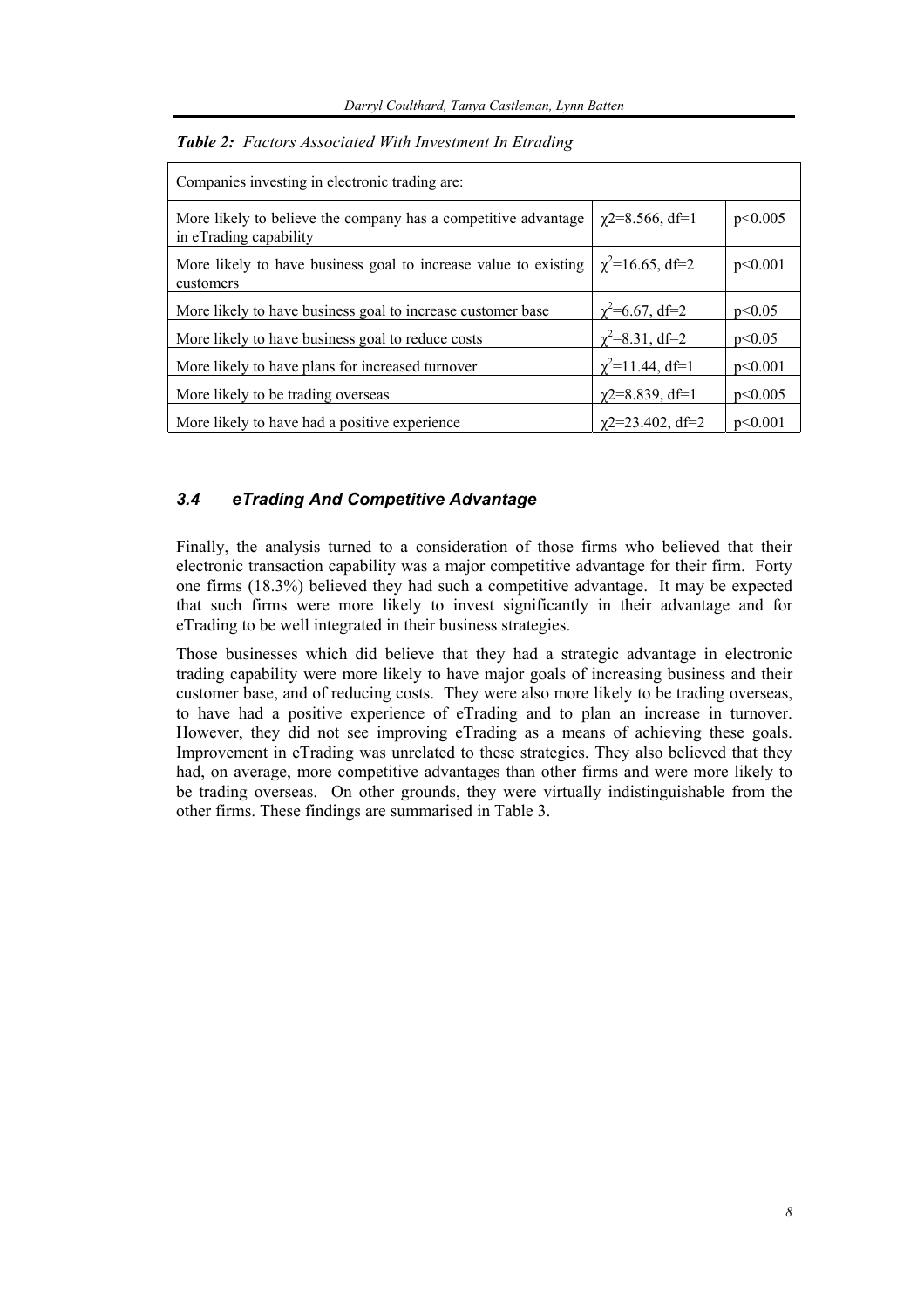| Companies who believe that their eTrading is a competitive advantage are                                           |                          |         |  |  |
|--------------------------------------------------------------------------------------------------------------------|--------------------------|---------|--|--|
| More likely to believe they had a higher number of competitive<br>advantages than other firms (excluding eTrading) | $t=8.52$ , df=74.34      | p<0.001 |  |  |
| More likely to have business goal to increase value to existing<br>customers                                       | $\chi^2$ =16.64, df=2    | p<0.001 |  |  |
| More likely to have business goal to increase customer base                                                        | $\gamma^2 = 6.60$ , df=2 | p<0.05  |  |  |
| More likely to have business goal to reduce costs                                                                  | $\chi^2$ =7.24, df=2     | p<0.05  |  |  |
| More likely to have plan to invest in eTrading                                                                     | $\gamma^2 = 9.03$ , df=2 | p<0.05  |  |  |
| More likely to have plan to increase turnover                                                                      | $\chi^2 = 5.73$ , df=1   | p<0.05  |  |  |
| More likely to have a positive experience of eTrading                                                              | $\chi$ 2=13.59, df=2     | p<0.01  |  |  |
| More likely to trade overseas                                                                                      | $\gamma$ 2=10.14, df=1   | p<0.01  |  |  |

*Table 3: Factors Associated With The Belief That Etrading Was A Competitive Advantage For The Company* 

Overall, the results show that electronic trading is not seen as a competitive advantage nor as a major means of achieving business goals by the majority of firms. Those who trade electronically or consider themselves as eTraders do not generally view eTrading in this way. However, the small number of firms which have decided to invest in eTrading do see eTrading as a means to achieving their business goals. It is not possible however to identify these firms in terms of demographic or other characteristics of the firm. They are just as likely to be big or small or deal with a large or small number of industry sectors. Those firms which believed that they had a competitive advantage in eTrading came from heterogenous circumstances. Perhaps the most interesting finding is that while those firms believed they currently had a competitive advantage in eTrading, it did not feature in their plans to improve customer relationships or reduce costs.

## **4 Discussion**

The results of the survey reported here indicate a lack of strategic orientation towards eTrading among most SMEs. Certainly eTrading is not seen as a major means of improving competitive advantage or achieving business goals. Moreover, there was no evidence that the stages of growth model applied to these businesses. There appeared to be no inevitability that those businesses which were eTrading would continue to invest and develop this capacity. This seems to fly in the face of business logic, indicating that Australian small businesses are falling short either in their basic business strategising or in their willingness to take on electronic trading as a positive business benefits. Or at least this is what the drivers-and-barriers approach and stages of growth model would suggest. If our approach is constrained by this model, we would conclude that:

- There is little driving such businesses and therefore there is little benefit to be had from electronic trading, and/or
- The barriers to eTrading are overwhelming and many businesses find it impossible to overcome them, and/or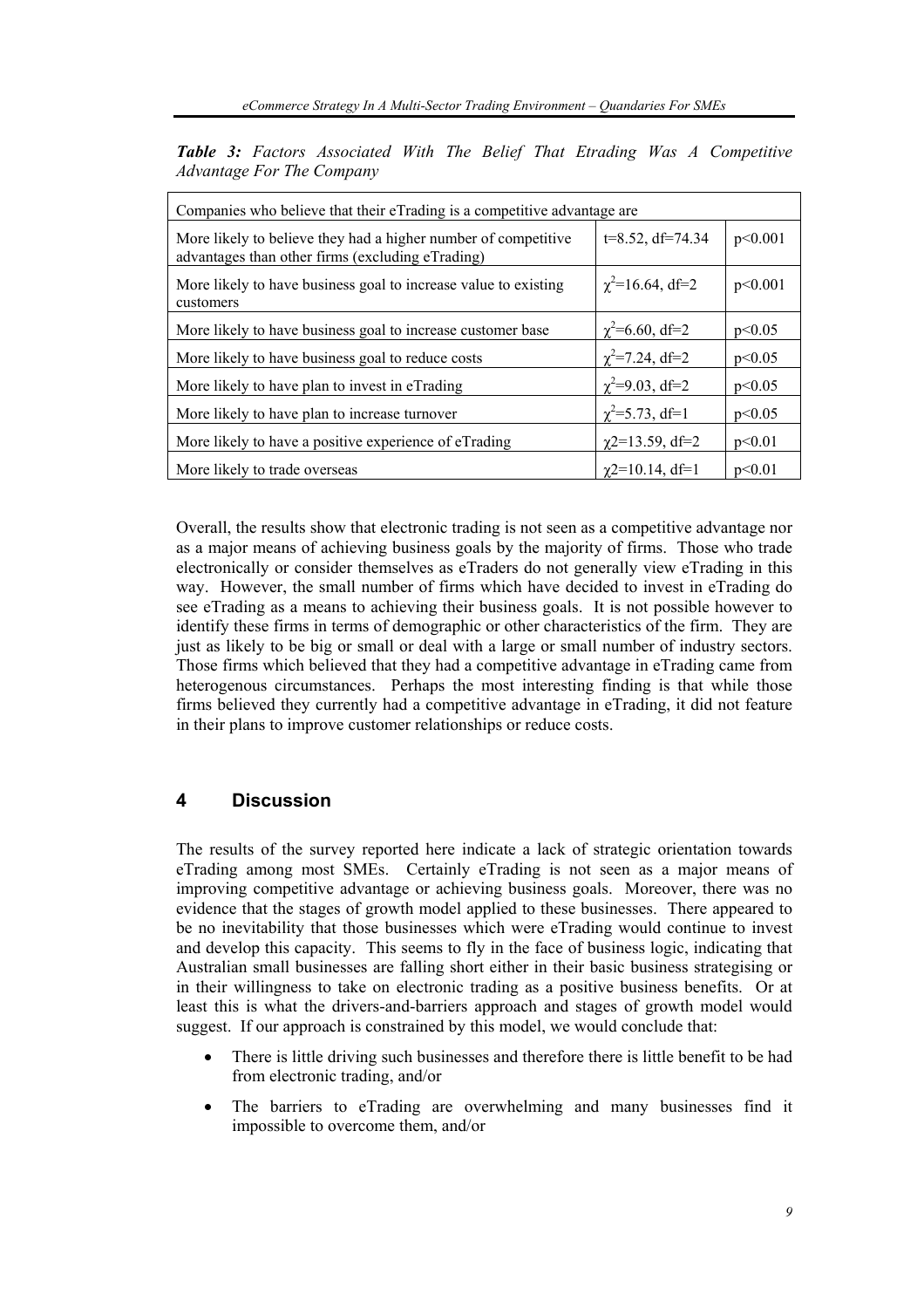SME decision-makers have insufficient knowledge, awareness or entrepreneurial flair to allow them to make strategic decisions about their businesses and electronic trading.

These are not convincing explanations, especially since these very companies indicated differentiated business strategies on other dimensions (the kinds of customers they sought, the mix of efficiency and market goals they had). They also, as with a large group of Australian SMEs, indicated an awareness of the benefits of eTrading and rated these benefits more highly than the obstacles to adoption (Yellow Pages, 2003). A new explanation and consequently a new policy approach appear to be required.

The situation looks rather different when we recognise the fact that these SMEs are operating in a multiple-industry environment. We may understand more if we look beyond the level of the individual firm and incorporate the multi-firm context with diverse sectors, multiple suppliers, incompatible technical platforms and differential power of the integrated supply chains within this milieu. Under these conditions SME suppliers with little power and without the security of working within a single industry are very likely to find it difficult to formulate a clear electronic trading strategy. Incremental and ad hoc responses to buyer requirements may be their only option. It may be the cross-sector context itself which makes such strategies difficult so that these businesses can only be reactive and untargeted in their eTrading decisions. There is evidence that they are constrained by context and unable to formulate effective strategies.

These findings and our interpretation of them as possibly due more to contextual rather than enterprise-based factors, do not invalidate the observations and analysis of writers on eBusiness strategy such as Porter. They do, however, suggest that our understanding of how sound strategy is developed must be related to the wider business environment that SMEs experience. eTrading is one strategy among many competing strategies and demands of a business. The experiences of suppliers trading into multiple sectors provide a good insight into the complicated, even chaotic, reality that they face. A better understanding of how they operate in this environment will help us refine our approaches to supporting electronic business among SMEs.

## **5 Conclusions**

This study found few clear relationships between SMEs' business strategies and their orientation to electronic trading. The accepted tenets of business strategy were not reflected in the behaviour and attitudes of the SME owners. Our conclusion is that eCommerce researchers have, to some extent, been looking in the wrong place in that we have focused too much of our attention on the dynamics within the individual firm rather than on influences from the broader business and industry context. SMEs trading in multiple sectors are particularly exposed to the vagaries of this context and their strategic options may be dominated by the inconsistencies and difficulties of this setting.

It would be premature to leap to such a conclusion, however, since survey methodology is unable to pick up the complexities of suppliers' responses or the complexities of the cross-industry trading context. SMEs' eCommerce decisions are highly individualised and thus not able to be measured completely or accurately in a questionnaire format. Further research will need to analyse how suppliers perceive the cross-sector environment, the characteristics of their business, the influence of existing and potential trading partners and their judgements of how to manage their broader business goals and eTrading techniques. This will require a qualitative research methodology which can pick up the nuances and contradictions of this environment. The next phase of this study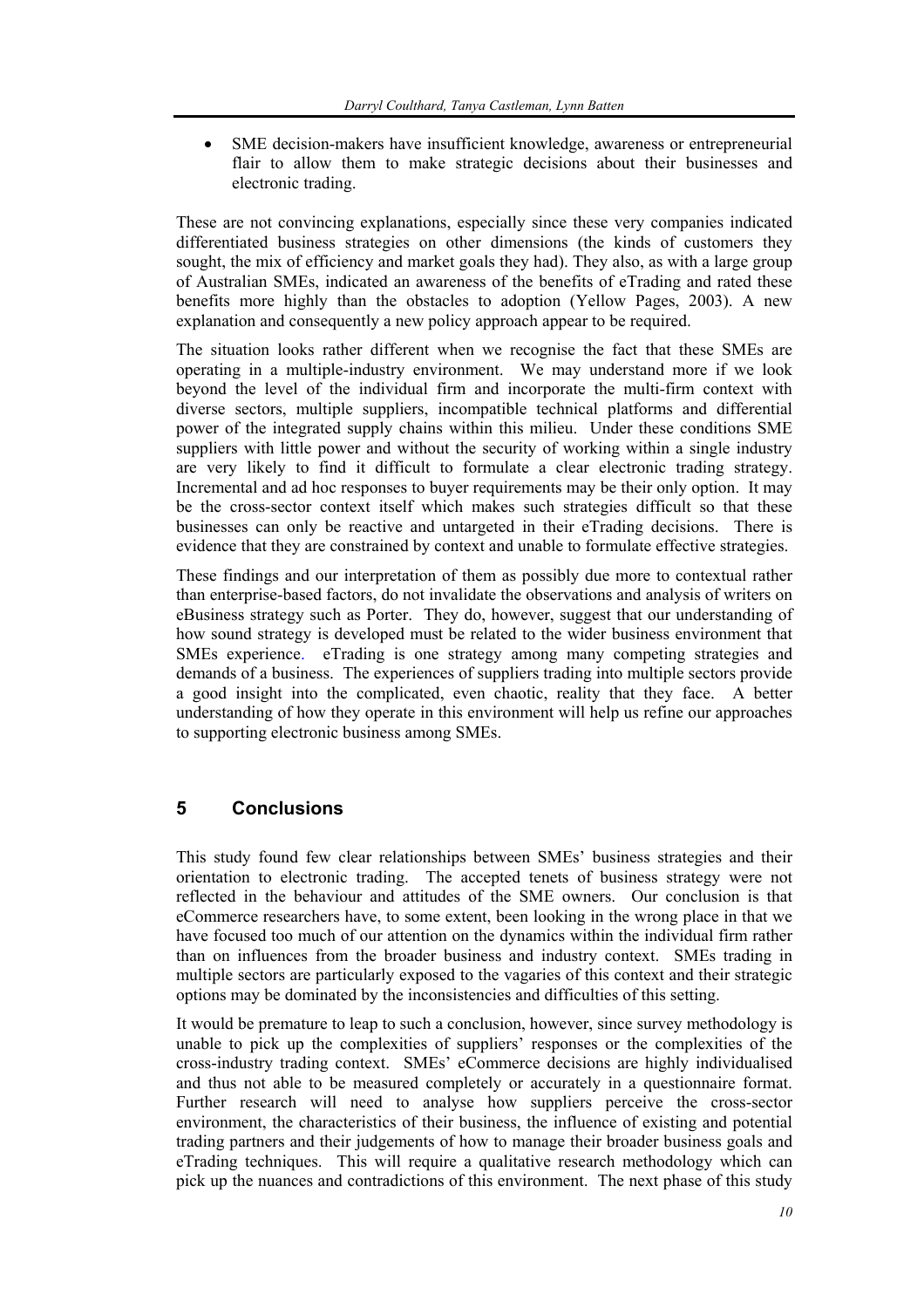will analyse these issues for this group of companies to understand how they transact business in multiple sectors and how they think electronic trading techniques might help them do so.

#### **References**

- Batten, L.M., Castleman, T., Chan, C., Coulthard, D., Savage, R. Wilkins, L. (2004), 'Engaging Suppliers in Electronic Trading Across Industry Sectors', Paper submitted to IFIPWG8.4 Working Conference, Salzburg, Austria, 18-19 June
- Castleman, T. (2004) 'Small businesses as social formations: diverse rationalities in the context of eBusiness adoption, in N Al-Qirim ed, E-Commerce and SMEs: A Reflection and The Way Ahead , Chapter 3, Hershey, PA, Idea Group Inc.
- Chan, C. and Swatman, P.M.C. (2000) From EDI to Internet Commerce: the BHP Steel Experience. Journal of the Internet Research, Vol. 10, No. 1, pp 72-82.
- Daniel, E and Grimshaw (2002) An exploratory comparison of electronic commerce adoption in large and small enterprises Journal of Information Technology, Vol. 17, No. 1, pp. 133–147
- European Commission (2002) The Ebusiness Watch http://www.ebusinesswatch.org/marketwatch/ ac'd 5/12/ 03
- Griffin, J. 2004 'Mapping the Diffusion of the Internet Technology Cluster: An Examination of Irish SMEs', Chapter 8 pp128-145 , in N Al-Qirim ed, E-Commerce and SMEs: A Reflection and The Way Ahead , Hershey, PA, Idea Group Inc.
- Iacovou, C, Benbasat, I and Dexter, A. (1995) Electronic Data Interchange and Small Organizations: Adoption and Impact of Technology' MIS Quarterly, Vol. 19, no. 4, pp. 466-485
- Ihlström, C. and Nilsson, M. (200)1 Size Does Matter SMEs special barriers in adopting e-business: Difference between small and larger firms in Proceedings CollECTeR Conference, Coffs Harbour, NSW, 171-178.
- Keeling, K, Vassilopoulou, K, McGoldrick, P. and Macaulay, L. (2000) Market Realities and Innovation in Small to Medium Sized Enterprises: Facilitators and Barriers to the Use of Electronic Commerce, New Product Development and Innovation Management, March/April: 57-70.
- Lawson, R. Alcock, C. and Cooper, J. (2001) Diffusion Of Electronic Commerce In Small And Medium Enterprise', Proceedings CollECTeR Conference, Coffs Harbour, NSW, 179-190.
- Lejmi, H. (2002) Integration Of Supply Chain Execution In B2B-Marketplaces Experiences For Networks Of Small And Medium Sized Enterprises Proceedings ECIS 2002, Gdansk, Poland, June, 10pp
- Levy, M. and Powell, P (2003) Exploring SME Internet Adoption: Towards a Contingent Model. Electronic Markets; Vol. 13, No. 2, pp. 173-181
- McGrath and More, 2003 Government Promotion of eCommerce through Seed Funding: A Review of the Australian Government's ITOL Program Proceedings pp 949- 960,16th Bled eCommerce Conference eTransformation Bled, Slovenia, June 9 – 11, 2003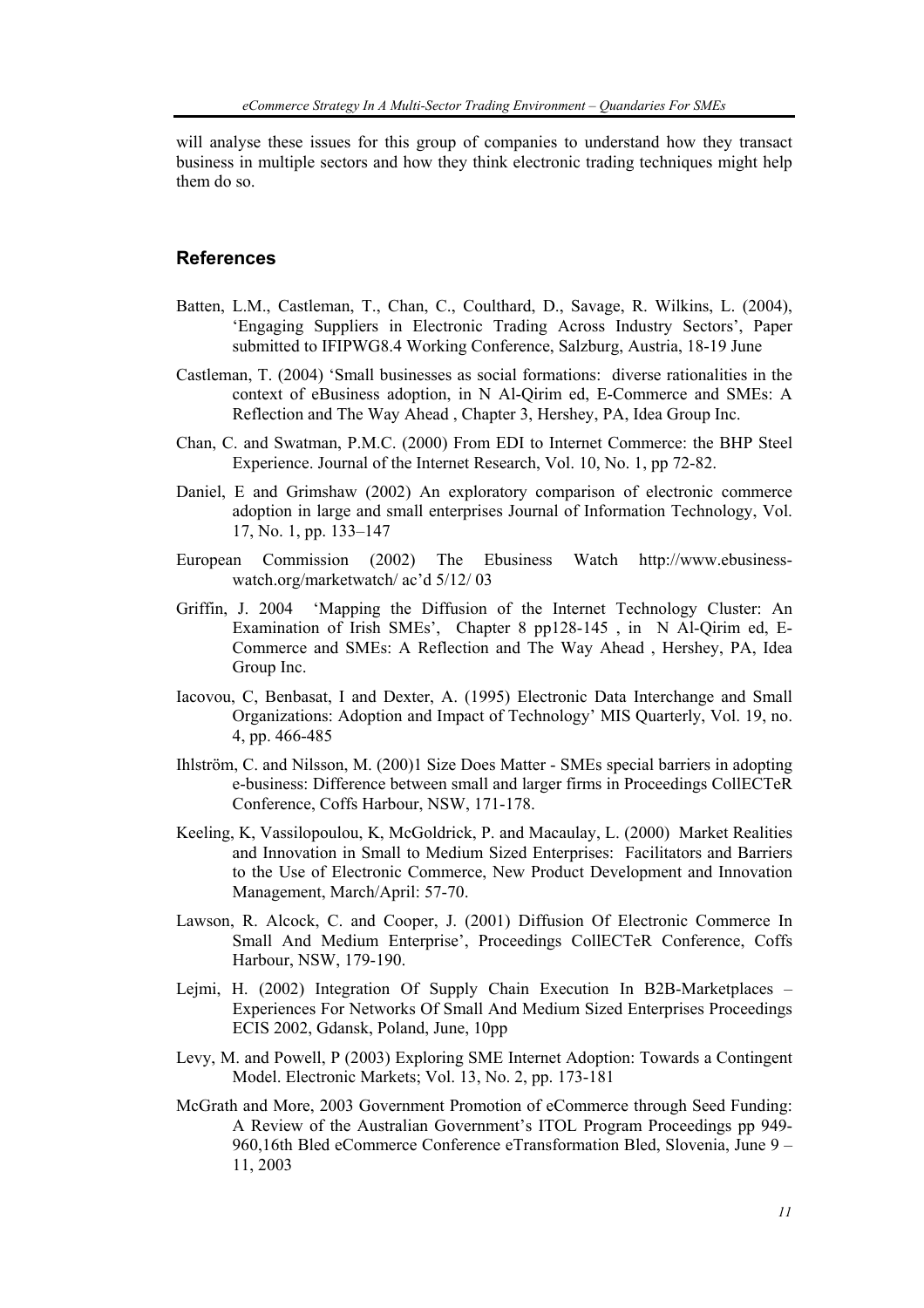- Mehrtens J., Cragg, P. and Mills, A. (2001) 'A Model of Internet adoption by SMEs', Information and Management, Vol. 39, pp. 165-176.
- Min, H. and Galle, W (2001) Electronic Commerce-based Purchasing: A Survey on the Perceptual Differences Between Large and Small Organisations International Journal of Logistics, Vol. 4, No. 1, pp. 79 - 95
- Nambisan, S (2000) ECommerce and Supply Chain Management: Towards Cross-Industry Supply Chains, Electronic Markets, Vol. 10, No. 3, pp. 197-202
- Nicolini D, Holti R and Smalley M 2001 Integrating project activities: the theory and practice of managing the supply chain through clusters Construction Management and Economics Vol. 19, pp. 37-47 SPON Press
- NOIE, 2000 (National Office of the Information Economy) Taking the Plunge: Sink or Swim: Small Business Attitudes to Electronic Commerce, Dept of Communication, Information Technology and the Arts, Canberra.
- Poon, S. (2000) Business Environment and Internet Commerce Benefits: a Small Business Perspective, European Journal of Information Systems, Vol. 9, pp. 72- 81.
- Poon, S. and Swatman, P.M.C. (1997) Internet-based small business communication: seven Australian cases. Electronic Commerce in Asia – Electronic Markets Vol. 7, No. 2, pp. 15-21
- Porter, M. (2001). Strategy and the internet Harvard Business Review Vol. 79, No. 3, pp. 63-78.
- Ratnasingam, P (2004) Perceived Barriers and Risks of E-Commerce Supply Chain Management network among SMEs in Australia and New Zealand chapter 5, pp 69-84 in Al-Qirim ed. Electronic Commerce in Small to Medium-Sized Enterprises: Frameworks, Issues and Implications Idea Group Inc
- Raupp, M and Schober F 2000 Why Buyer-Supplier Chains Differ: A Strategic Framework for Electronic Network Organizations, Proceedings of the 33rd Hawaii International Conference on systems Sciences, Hawaii.
- Singh, M. and Thomson, D., (2002) Eprocurement Model for B2B Exchanges: An Australian Example, 15th Bled Electronic Commerce Conference, June 2002, Bled, Slovenia.
- Stefansson, G. (2002) Business-to-business data sharing: A source for integration of supply chains, International Journal of Production Economics, Vol. 75 Nos (1-2), pp. 135-146
- Steinfield, C., R. Kraut and A. Plummer (1995) The Impact Of Interorganizational Networks On Buyer-Seller Relationships, Journal of Computer Mediated Communication, Vol. 1 No. 3
- Tomak K and Xia M (2002) Evolution of B2B marketplaces, Electronic Markets, Vol. 12, No. 2, pp. 84-92
- Wagner, B. A., Fillis, I and Johansson, U. 2003 E-business and e-supply strategy in small and medium sized businesses (SMEs), Supply Chain Management, Vol. 8, No. 4, pp. 343-354
- Wang, X W, Teo, HH and Wei, KK (2003) Effects of Learning Capacity and Knowledge Base on Executive Decision Formation for IT Adoption: An Empirical Study of Small and Medium-Sized Organizations Proceedings ECIS 2003 16 pp